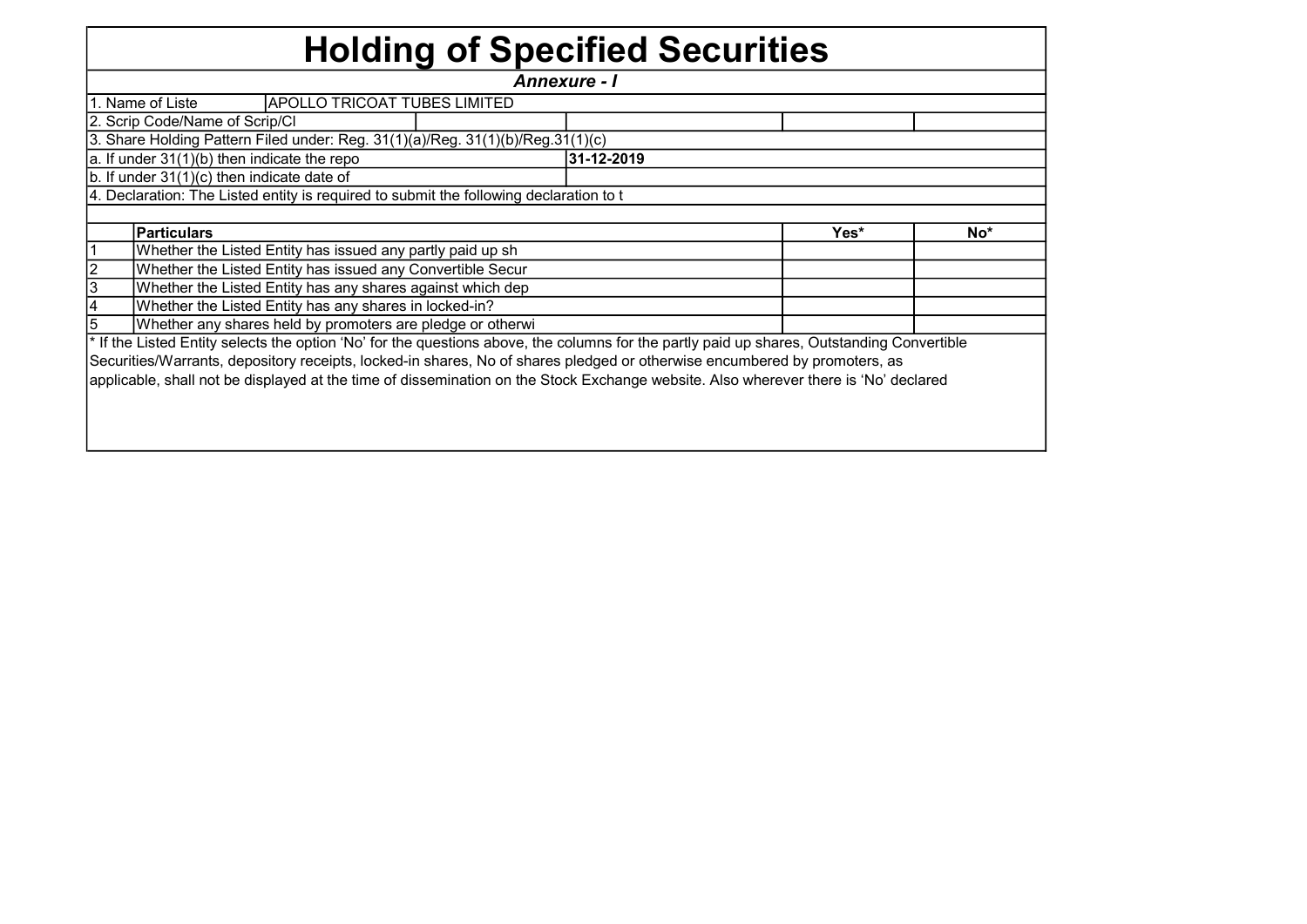|                   | Table I - SUMMARY STATEMENT HOLDING OF SPECIFIED SECURITIES<br><b>Number of</b><br><b>Number of</b> |                                             |                                                                      |                                                                     |                                                                  |                                                            |                                                                                               |                                                    |                        |                                        |                                                                                            |              |          |          |                    |            |                    |                                                                                       |                                                                                      |  |                                     |                      |                                   |                                                                                    |
|-------------------|-----------------------------------------------------------------------------------------------------|---------------------------------------------|----------------------------------------------------------------------|---------------------------------------------------------------------|------------------------------------------------------------------|------------------------------------------------------------|-----------------------------------------------------------------------------------------------|----------------------------------------------------|------------------------|----------------------------------------|--------------------------------------------------------------------------------------------|--------------|----------|----------|--------------------|------------|--------------------|---------------------------------------------------------------------------------------|--------------------------------------------------------------------------------------|--|-------------------------------------|----------------------|-----------------------------------|------------------------------------------------------------------------------------|
| Cate<br>gory      | Category of<br>shareholder<br>(II)                                                                  | No.s of<br><b>Share</b><br>holders<br>(III) | No. of<br>fully<br>paid up<br>equity<br><b>Share</b><br>held<br>(IV) | No.s of<br>Partly<br>paid-up<br>equity<br>Share<br>held<br>$\omega$ | No. of<br>shares<br>underlying<br>Depository<br>Receipts<br>(VI) | Total nos.<br>shares<br>held<br>$(VII)$ =<br>(IV)+(V)+(VI) | Shareholding<br>as a % of total<br>no. of shares<br>(calculated as<br>per<br><b>SCRR.1957</b> | securities<br><b>No of Votina</b><br><b>Rights</b> |                        |                                        | <b>Number of Votting Rights</b><br>held in each class of<br><b>Total</b><br>as a<br>$%$ of |              |          |          |                    |            |                    | No. of<br>Shares<br><b>Underlying</b><br><b>Outstating</b><br>convertible<br>securiti | Shareholding,<br>as a % assuming<br>full conversion<br>of convertible<br>securities( |  | <b>Locked in</b><br>shares<br>(XII) | encumbered<br>(XIII) | Shares<br>pledged or<br>otherwise | <b>Number of</b><br>equity<br>shares held<br>ın<br>dematerialized<br>form<br>(XIV) |
|                   |                                                                                                     |                                             |                                                                      |                                                                     |                                                                  |                                                            |                                                                                               |                                                    |                        | $(A+B+C)$                              |                                                                                            |              |          | No.      | As a % of<br>total | No.<br>(a) | As a % of<br>total |                                                                                       |                                                                                      |  |                                     |                      |                                   |                                                                                    |
|                   |                                                                                                     |                                             |                                                                      |                                                                     |                                                                  |                                                            |                                                                                               | Class<br>Equity                                    | Class<br><b>Others</b> |                                        |                                                                                            |              |          |          |                    |            |                    |                                                                                       |                                                                                      |  |                                     |                      |                                   |                                                                                    |
|                   |                                                                                                     |                                             |                                                                      |                                                                     |                                                                  |                                                            |                                                                                               |                                                    |                        |                                        |                                                                                            |              |          |          |                    |            |                    |                                                                                       |                                                                                      |  |                                     |                      |                                   |                                                                                    |
| (A)               | <b>Promoter &amp; Promoter Group</b>                                                                |                                             | 18779560                                                             |                                                                     |                                                                  | 18779560                                                   | 61.7749                                                                                       | #######                                            |                        | $0$ $\#$ $\#$ $\#$ $\#$ $\#$ $\#$ $\#$ | 61.7749                                                                                    | $\Omega$     | 61.7749  | 11500000 | 61.2368            |            | 0.0000             | 18779560                                                                              |                                                                                      |  |                                     |                      |                                   |                                                                                    |
|                   | Public                                                                                              | 4218                                        | 11620440                                                             |                                                                     |                                                                  | 11620440                                                   | 38.2251                                                                                       | #######                                            |                        | ########                               | 38.2251                                                                                    |              | 38.2251  |          | 3.4852             | 39861      |                    |                                                                                       |                                                                                      |  |                                     |                      |                                   |                                                                                    |
| $\frac{(B)}{(C)}$ |                                                                                                     |                                             |                                                                      |                                                                     |                                                                  |                                                            |                                                                                               |                                                    |                        |                                        |                                                                                            |              |          | 405000   |                    |            | 0.3430             | 11617690                                                                              |                                                                                      |  |                                     |                      |                                   |                                                                                    |
|                   | Non Promoter-Non Public                                                                             |                                             |                                                                      |                                                                     |                                                                  |                                                            |                                                                                               |                                                    |                        |                                        | 0.0000                                                                                     | $\Omega$     | 0.0000   |          | 0.0000             | <b>NA</b>  | <b>NA</b>          |                                                                                       |                                                                                      |  |                                     |                      |                                   |                                                                                    |
| (C1)              | <b>Shares underlying DRs</b>                                                                        |                                             |                                                                      |                                                                     |                                                                  |                                                            | <b>NA</b>                                                                                     |                                                    |                        |                                        | 0.0000                                                                                     | $\Omega$     | 0.0000   | $\Omega$ | 0.0000             | <b>NA</b>  | <b>NA</b>          | $^{\circ}$                                                                            |                                                                                      |  |                                     |                      |                                   |                                                                                    |
| (C2)              | Shares held by Employee Trusts                                                                      |                                             |                                                                      |                                                                     |                                                                  |                                                            |                                                                                               |                                                    |                        |                                        | 0.0000                                                                                     | $\Omega$     | 0.0000   |          | 0.0000             | <b>NA</b>  | <b>NA</b>          | $\Omega$                                                                              |                                                                                      |  |                                     |                      |                                   |                                                                                    |
|                   | Total                                                                                               | 4220                                        | 30400000                                                             |                                                                     |                                                                  | 30400000                                                   |                                                                                               | #######                                            |                        |                                        |                                                                                            | $\mathbf{0}$ | 100.0000 | 11905000 | 39.1612            |            |                    | 30397250                                                                              |                                                                                      |  |                                     |                      |                                   |                                                                                    |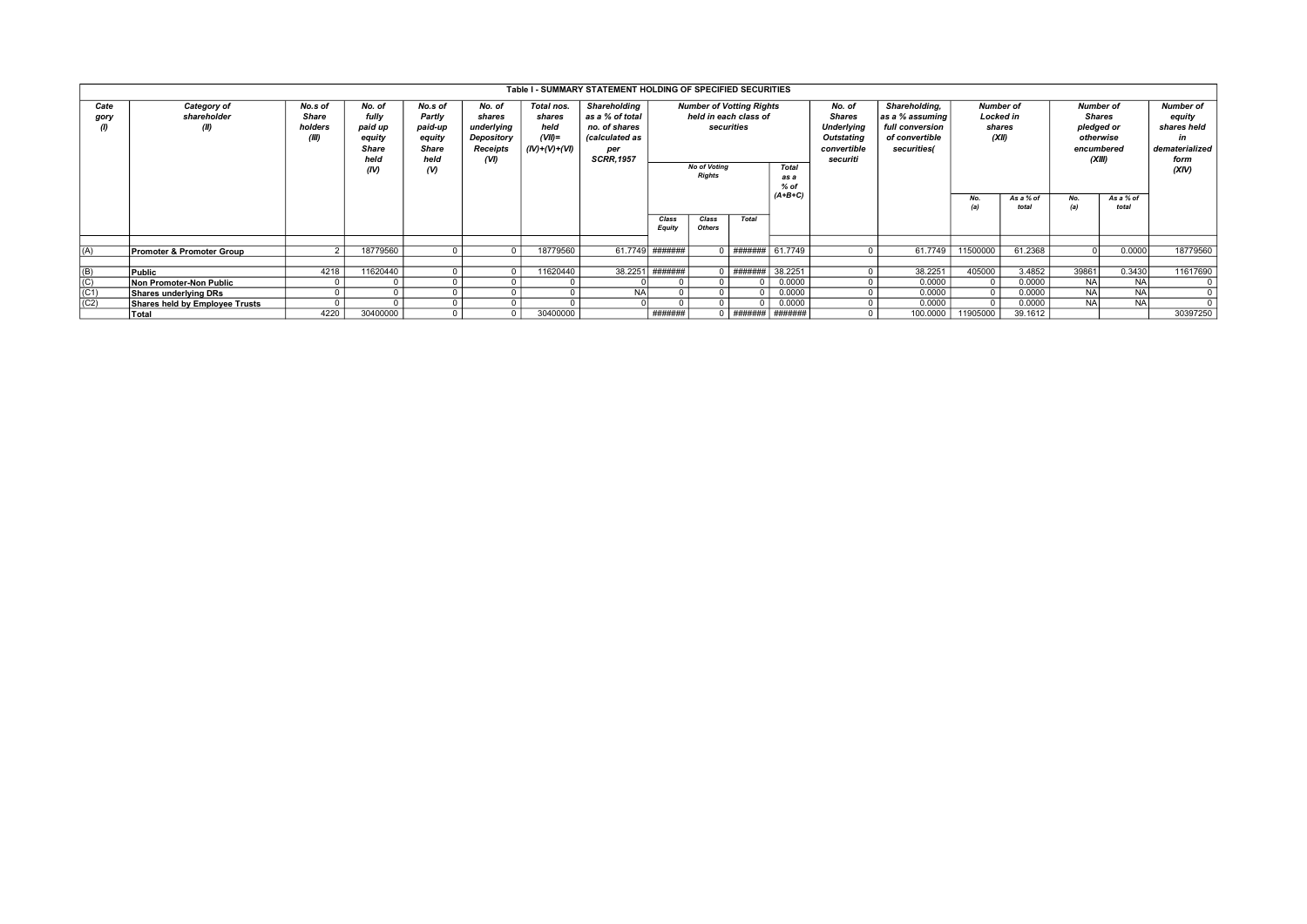|                | Table II - STATEMENT SHOWING SHAREHOLDING PATTERN OF THE PROMOTER AND PROMOTER GROUP<br>Category & Name of the<br>PAN<br>No of<br>No of<br>Partly<br>No. of<br>Total nos.<br><b>Shareholding</b><br><b>Number of Voting Rights</b><br>No. of<br>Shareholding,<br><b>Number of</b><br>Number of |            |                            |                                                     |                                                |                                                        |                                                |                                                                       |                                 |                                     |                                                  |                                                                               |                                                                                      |                                     |                                  |                                                                  |                                    |                                                                       |                      |
|----------------|------------------------------------------------------------------------------------------------------------------------------------------------------------------------------------------------------------------------------------------------------------------------------------------------|------------|----------------------------|-----------------------------------------------------|------------------------------------------------|--------------------------------------------------------|------------------------------------------------|-----------------------------------------------------------------------|---------------------------------|-------------------------------------|--------------------------------------------------|-------------------------------------------------------------------------------|--------------------------------------------------------------------------------------|-------------------------------------|----------------------------------|------------------------------------------------------------------|------------------------------------|-----------------------------------------------------------------------|----------------------|
|                | shareholders<br>(1)                                                                                                                                                                                                                                                                            | (11)       | Share<br>holders<br>(III)  | fully<br>paid up<br>equity<br><b>Shares</b><br>held | paid-up<br>equity<br>Share<br>held<br>$\omega$ | shares<br>underlying<br>Depository<br>Receipts<br>(VI) | shares<br>held<br>$(VII) =$<br>$(IV)+(V)+(VI)$ | % calculated<br>as per<br><b>SCRR.1957</b><br>As a % of<br>$(A+B+C2)$ |                                 | held in each class of<br>securities |                                                  | <b>Shares</b><br><b>Underlying</b><br>Outstating<br>convertible<br>securities | as a $%$<br>assuming<br><b>full conversion</b><br>of convertible<br>securities (as a | <b>Locked</b> in<br>shares<br>(XII) |                                  | <b>Shares</b><br>pledged or<br>otherwise<br>encumbered<br>(XIII) |                                    | <b>Number of</b><br>equity<br>shares held<br>in<br>dematerialize<br>d |                      |
|                |                                                                                                                                                                                                                                                                                                |            |                            | (IV)                                                |                                                |                                                        |                                                | (VIII)                                                                |                                 | No of Votina<br><b>Rights</b>       |                                                  | Total<br>as a<br>% of<br>$(A+B+C)$                                            | (including<br>Warrants                                                               | %<br>of diluted share<br>capital)   | No.<br>(a)                       | As a % of<br>total                                               | No.<br>(a)                         | As a % of<br>total                                                    | form<br>(XIV)        |
|                |                                                                                                                                                                                                                                                                                                |            |                            |                                                     |                                                |                                                        |                                                |                                                                       | Class<br>Equity<br>$\mathbf{r}$ | Class<br>Others<br>×                | Total                                            |                                                                               |                                                                                      |                                     |                                  | shares held<br>(b)                                               |                                    | shares held<br>(b)                                                    |                      |
|                | 1 Indian                                                                                                                                                                                                                                                                                       |            |                            |                                                     |                                                |                                                        |                                                |                                                                       |                                 |                                     |                                                  |                                                                               |                                                                                      |                                     |                                  |                                                                  |                                    |                                                                       |                      |
|                |                                                                                                                                                                                                                                                                                                |            |                            |                                                     |                                                |                                                        |                                                |                                                                       |                                 |                                     |                                                  |                                                                               |                                                                                      |                                     |                                  |                                                                  |                                    |                                                                       |                      |
|                | (a) Individuals/Hindu undivided Family<br>SAKET AGRAWAL                                                                                                                                                                                                                                        | ABXPA8150D |                            | 3558321                                             | $\circ$                                        | $\Omega$                                               | 3558321                                        | 11,7050                                                               | 3558321                         |                                     | 0 3558321                                        | 11,7050                                                                       | $\Omega$                                                                             | 11,7050                             | $\Omega$                         | 0.0000                                                           | $\circ$                            | 0.0000                                                                | 3558321              |
|                | Total                                                                                                                                                                                                                                                                                          |            | -11                        | 3558321                                             | ol                                             | $\circ$                                                | 3558321                                        |                                                                       | 11.7050 3558321                 |                                     | 0 3558321 11,7050                                |                                                                               | $\circ$                                                                              | 11.7050                             | 0                                | 0.0000                                                           | - ol                               | 0.0000                                                                | 3558321              |
|                | (b) Central Government/State Government(s)                                                                                                                                                                                                                                                     |            |                            |                                                     |                                                |                                                        |                                                |                                                                       |                                 |                                     |                                                  |                                                                               |                                                                                      |                                     |                                  |                                                                  |                                    |                                                                       |                      |
|                |                                                                                                                                                                                                                                                                                                |            | $\Omega$<br>$\overline{a}$ | $\Omega$<br>$\overline{0}$                          | $\Omega$<br>ᅁ                                  | $\Omega$<br>ᇬ                                          | ΩI<br>न                                        | 0.0000<br>0.0000                                                      | $\Omega$<br>$\overline{ }$      | n<br>$\mathbf{r}$                   | $\Omega$<br>न                                    | 0.0000<br>0.0000                                                              | $\Omega$<br>$\overline{\mathfrak{o}}$                                                | 0.0000<br>0.0000                    | $\circ$<br>ᇬ                     | 0.0000<br>0.0000                                                 | $\Omega$<br>ᇬ                      | 0.0000<br>0.0000                                                      | $\Omega$<br>$\Omega$ |
|                | Total<br>(c) Financial Institutions/Banks                                                                                                                                                                                                                                                      |            |                            |                                                     |                                                |                                                        |                                                |                                                                       |                                 |                                     |                                                  |                                                                               |                                                                                      |                                     |                                  |                                                                  |                                    |                                                                       |                      |
|                |                                                                                                                                                                                                                                                                                                |            | $\Omega$                   | $\circ$                                             | $\circ$                                        | $\overline{0}$                                         | 0                                              | 0.0000                                                                | $\circ$                         | $\overline{0}$                      | ٨l                                               | 0.0000                                                                        | $\Omega$                                                                             | 0.0000                              | $\circ$                          | 0.0000                                                           | $\circ$                            | 0.0000                                                                | $\Omega$             |
|                | Total                                                                                                                                                                                                                                                                                          |            | $\Omega$                   | $\Omega$                                            | 0                                              | $\circ$                                                | 0                                              | 0.0000                                                                | $\mathbf{0}$                    | $\Omega$                            | 0                                                | 0.0000                                                                        | $\circ$                                                                              | 0.0000                              | $\Omega$                         | 0.0000                                                           | ol                                 | 0.0000                                                                | $\Omega$             |
|                | (d) Any Other(BODIES CORPORATE)                                                                                                                                                                                                                                                                |            |                            |                                                     |                                                |                                                        |                                                |                                                                       |                                 |                                     |                                                  |                                                                               |                                                                                      |                                     |                                  |                                                                  |                                    |                                                                       |                      |
|                | SHRI LAKSHMI METAL UDYOG<br>LTD-OPEN OFFER                                                                                                                                                                                                                                                     | AAHCS9174M |                            | 15221239                                            | ᅁ                                              | $\overline{0}$                                         | 15221239                                       |                                                                       | 50.0699 #######                 |                                     | $01$ #######                                     | 50,0699                                                                       | $\Omega$                                                                             | 50.0699                             | 11500000                         | 75.5523                                                          | $\overline{0}$                     | 0.0000                                                                | 15221239             |
|                | Total                                                                                                                                                                                                                                                                                          |            | $\blacktriangleleft$       | 15221239                                            | $\overline{\mathbf{0}}$                        | $\mathbf{0}$                                           | 15221239                                       |                                                                       | 50.0699 #######                 |                                     | $0$ $+$ $+$ $+$ $+$ $+$ $+$<br>0 ####### 61.7749 | 50,0699                                                                       | $\overline{0}$                                                                       | 50.0699                             | 11500000                         | 75.5523                                                          | $\Omega$<br>$\Omega$               | 0.0000                                                                | 15221239             |
| $\overline{2}$ | Sub-Total (A)(1)<br>Foreign                                                                                                                                                                                                                                                                    |            | 2 <sup>1</sup>             | 18779560                                            | $\circ$                                        | $\overline{0}$                                         | 18779560                                       |                                                                       | 61.7749 #######                 |                                     |                                                  |                                                                               | $\overline{0}$                                                                       |                                     | 61.7749 11500000                 | 61.2368                                                          |                                    | 0.0000                                                                | 18779560             |
|                | (a) Individuals (Non-Resident Individuals/Foreign Individuals)                                                                                                                                                                                                                                 |            |                            |                                                     |                                                |                                                        |                                                |                                                                       |                                 |                                     |                                                  |                                                                               |                                                                                      |                                     |                                  |                                                                  |                                    |                                                                       |                      |
|                |                                                                                                                                                                                                                                                                                                |            | $\overline{0}$             | $\overline{0}$                                      | $\overline{0}$                                 | $\overline{0}$                                         | $\overline{\mathfrak{o}}$                      | 0.0000                                                                | $\mathbf{0}$                    | O                                   | οI                                               | 0.0000                                                                        | $\overline{0}$                                                                       | 0.0000                              | $\overline{0}$                   | 0.0000                                                           | $\overline{0}$                     | 0.0000                                                                | $\Omega$             |
|                | Total                                                                                                                                                                                                                                                                                          |            | $\Omega$                   | $\Omega$                                            | $\overline{0}$                                 | $\overline{0}$                                         | $\overline{0}$                                 | 0.0000                                                                | $\overline{0}$                  | $\Omega$                            | ΩI                                               | 0.0000                                                                        | $\Omega$                                                                             | 0.0000                              | $\overline{0}$                   | 0.0000                                                           | $\overline{0}$                     | 0.0000                                                                | $\Omega$             |
|                | (b) Government                                                                                                                                                                                                                                                                                 |            | $\Omega$                   | $\Omega$                                            | $\Omega$                                       | $\overline{0}$                                         | $\overline{0}$                                 | 0.0000                                                                |                                 | $\Omega$                            |                                                  | 0   0.0000                                                                    | $\Omega$                                                                             | 0.0000                              |                                  | 0.0000                                                           |                                    | 0.0000                                                                | $\Omega$             |
|                | Total                                                                                                                                                                                                                                                                                          |            | 0                          | $\mathbf{0}$                                        | $\overline{\mathbf{0}}$                        | $\overline{0}$                                         | 0                                              | 0.0000                                                                | $\circ$<br>$\mathbf{0}$         | 0                                   |                                                  | 0   0.0000                                                                    | $\circ$                                                                              | 0.0000                              | $\circ$<br>0                     | 0.0000                                                           | $\circ$<br>$\overline{\mathbf{0}}$ | 0.0000                                                                | $\mathbf{0}$         |
|                | (c) Institutions                                                                                                                                                                                                                                                                               |            |                            |                                                     |                                                |                                                        |                                                |                                                                       |                                 |                                     |                                                  |                                                                               |                                                                                      |                                     |                                  |                                                                  |                                    |                                                                       |                      |
|                |                                                                                                                                                                                                                                                                                                |            | $\Omega$                   | $\Omega$                                            | -ol                                            | $\circ$                                                | 0                                              | 0.0000                                                                | $\circ$                         | n                                   |                                                  | 0   0.0000                                                                    | $\Omega$                                                                             | 0.0000                              | 0                                | 0.0000                                                           | $\circ$                            | 0.0000                                                                | $\Omega$             |
|                | Total                                                                                                                                                                                                                                                                                          |            | $\Omega$                   | $\mathbf{0}$                                        | $\overline{\mathfrak{o}}$                      | ᇬ                                                      | $\overline{\mathfrak{o}}$                      | 0.0000                                                                | $\overline{\mathbf{0}}$         | $\Omega$                            |                                                  | 0 0.0000                                                                      | $\mathbf 0$                                                                          | 0.0000                              | ᇬ                                | 0.0000                                                           | ᅙ                                  | 0.0000                                                                | $\Omega$             |
|                | (d) Foreign Portfolio Investor                                                                                                                                                                                                                                                                 |            |                            |                                                     |                                                |                                                        |                                                |                                                                       |                                 |                                     |                                                  |                                                                               |                                                                                      |                                     |                                  |                                                                  |                                    |                                                                       |                      |
|                | Total                                                                                                                                                                                                                                                                                          |            | $\overline{0}$<br>$\Omega$ | $\overline{0}$<br>$\Omega$                          | $\overline{0}$<br> 0                           | $\overline{0}$<br>$\overline{0}$                       | $\overline{0}$<br>$\mathfrak{o}$               | 0.0000<br>0.0000                                                      | $\overline{0}$<br>$\mathbf{0}$  | $\overline{0}$<br>$\mathbf{0}$      | $\Omega$<br>0                                    | 0.0000<br>0.0000                                                              | $\overline{0}$<br>$\Omega$                                                           | 0.0000<br>0.0000                    | $\overline{0}$<br>$\mathfrak{o}$ | 0.0000<br>0.0000                                                 | $\overline{0}$<br>$\circ$          | 0.0000<br>0.0000                                                      | $\Omega$<br>$\Omega$ |
|                | Sub-Total (A)(2)                                                                                                                                                                                                                                                                               |            | $\Omega$                   | $\mathbf{a}$                                        | $\Omega$                                       | $\Omega$                                               | $\mathbf{0}$                                   | 0.0000                                                                | $\Omega$                        |                                     |                                                  | 0.0000                                                                        | $\Omega$                                                                             | 0.0000                              | $\Omega$                         | 0.0000                                                           | $\mathbf{0}$                       | 0.0000                                                                |                      |
|                | <b>Total Shareholding of Promoter</b><br>and Promoter Group                                                                                                                                                                                                                                    |            | $\overline{\phantom{a}}$   | 18779560                                            | $\mathbf{r}$                                   | $\Omega$                                               | 18779560                                       |                                                                       | 61.7749 #######                 | n                                   | #######                                          | 61,7749                                                                       | $\mathbf{0}$                                                                         | 61.7749                             | 11500000                         | 61.2368                                                          | $\Omega$                           | 0.0000                                                                | 18779560             |
|                | Details of Shares which remain unclaimed may be given hear along with details such as number of shareholders, outstanding shares held in demat/unclaimed suspense account, voting rights which are frozen etc.                                                                                 |            |                            |                                                     |                                                |                                                        |                                                |                                                                       |                                 |                                     |                                                  |                                                                               |                                                                                      |                                     |                                  |                                                                  |                                    |                                                                       |                      |
| Note:          |                                                                                                                                                                                                                                                                                                |            |                            |                                                     |                                                |                                                        |                                                |                                                                       |                                 |                                     |                                                  |                                                                               |                                                                                      |                                     |                                  |                                                                  |                                    |                                                                       |                      |
|                | (1) PAN would not be displayed on website of Stock Exchange(s).<br>(2) The term "Encumbrance" has the same meaning as assigned under regulation 28(3) of SEBI (Substantial Acquisition of Shares and Takeovers) Regulations, 2011.                                                             |            |                            |                                                     |                                                |                                                        |                                                |                                                                       |                                 |                                     |                                                  |                                                                               |                                                                                      |                                     |                                  |                                                                  |                                    |                                                                       |                      |
|                |                                                                                                                                                                                                                                                                                                |            |                            |                                                     |                                                |                                                        |                                                |                                                                       |                                 |                                     |                                                  |                                                                               |                                                                                      |                                     |                                  |                                                                  |                                    |                                                                       |                      |
|                |                                                                                                                                                                                                                                                                                                |            |                            |                                                     |                                                |                                                        |                                                |                                                                       |                                 |                                     |                                                  |                                                                               |                                                                                      |                                     |                                  |                                                                  |                                    |                                                                       |                      |
|                |                                                                                                                                                                                                                                                                                                |            |                            |                                                     |                                                |                                                        |                                                |                                                                       |                                 |                                     |                                                  |                                                                               |                                                                                      |                                     |                                  |                                                                  |                                    |                                                                       |                      |
|                |                                                                                                                                                                                                                                                                                                |            |                            |                                                     |                                                |                                                        |                                                |                                                                       |                                 |                                     |                                                  |                                                                               |                                                                                      |                                     |                                  |                                                                  |                                    |                                                                       |                      |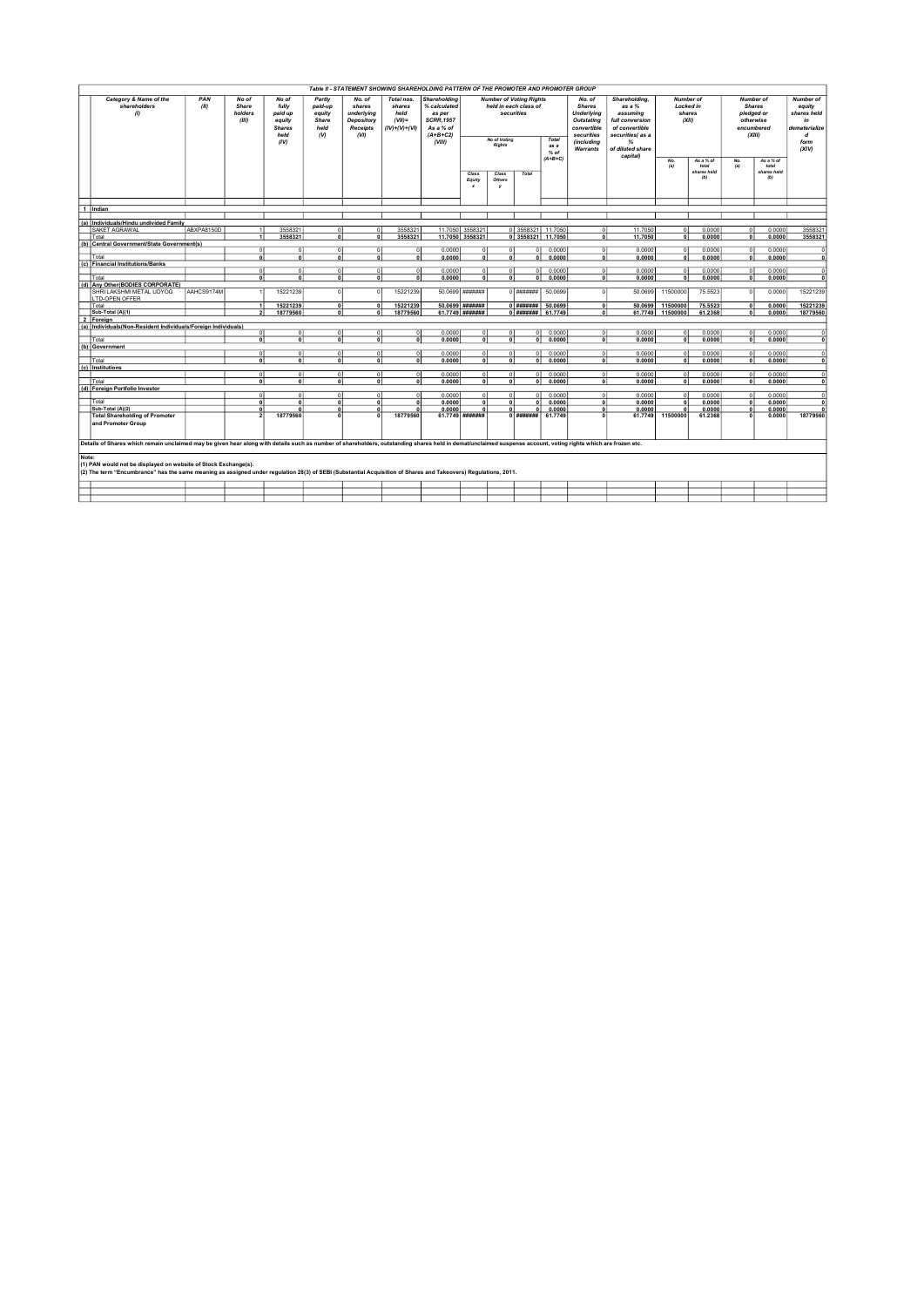|              |                                                                                                                                                                                                                |                    |                                      |                     |                                                          |                                                                   | Table III - STATEMENT SHOWING SHAREHOLDING PATTERN OF THE PUBLIC SHAREHOLDER |                                                                                                 |                    |                                                                         |                                                         |                                  |                                                                                         |                                                                                                    |                 |                                               |                                                                               |                                          |                                                                       |
|--------------|----------------------------------------------------------------------------------------------------------------------------------------------------------------------------------------------------------------|--------------------|--------------------------------------|---------------------|----------------------------------------------------------|-------------------------------------------------------------------|------------------------------------------------------------------------------|-------------------------------------------------------------------------------------------------|--------------------|-------------------------------------------------------------------------|---------------------------------------------------------|----------------------------------|-----------------------------------------------------------------------------------------|----------------------------------------------------------------------------------------------------|-----------------|-----------------------------------------------|-------------------------------------------------------------------------------|------------------------------------------|-----------------------------------------------------------------------|
|              | Category & Name of the<br>shareholders<br>$\omega$                                                                                                                                                             | <b>PAN</b><br>(II) | No.s of<br>Share<br>holders<br>(III) |                     | Partly<br>paid-up<br>equity<br>Share<br>held<br>$\omega$ | No.s of<br>shares<br>underlying<br>Depository<br>Receipts<br>(VI) | Total nos<br>shares<br>held<br>$(VII)$ =<br>$(IV)+(V)+(VI)$                  | Shareholding<br>% calculated<br>as ner<br><b>SCRR, 1957)</b><br>As B <sub>0</sub><br>$(A+B+C2)$ |                    | securities<br>No of Voting                                              | <b>Number of Voting Rights</b><br>held in each class of | Total                            | No. of<br><b>Shares</b><br><b>Underlying</b><br>Outstating<br>convertible<br>securities | Total<br>Shareholding,<br>as a % assuming<br>full conversion<br>of convertible<br>securities( as a |                 | Number of<br><b>Locked in shares</b><br>(XII) | Number of<br><b>Shares</b><br>pledged or<br>otherwise<br>encumbered<br>(XIII) |                                          | <b>Number of</b><br>equity<br>shares held<br>in<br>dematerialize<br>d |
|              |                                                                                                                                                                                                                |                    |                                      | (IV)                |                                                          |                                                                   |                                                                              | (VIII)                                                                                          |                    | <i><b>(including</b></i><br>Rights<br>$\texttt{as}$<br>Warrants<br>% of |                                                         |                                  |                                                                                         | percentage<br>of diluted                                                                           |                 |                                               |                                                                               |                                          | form<br>(XIV)                                                         |
|              |                                                                                                                                                                                                                |                    |                                      |                     |                                                          |                                                                   |                                                                              |                                                                                                 | Class              | Class<br>Others                                                         | Total                                                   | Total<br>Voting<br><b>Rights</b> |                                                                                         |                                                                                                    | <b>No</b>       | As a % of<br>total<br>shares held<br>(b)      | No.<br>(Not<br>applicable)<br>(a)                                             | As a % of<br>total<br>shares held<br>(b) |                                                                       |
|              |                                                                                                                                                                                                                |                    |                                      |                     |                                                          |                                                                   |                                                                              |                                                                                                 | Equity             |                                                                         |                                                         |                                  |                                                                                         |                                                                                                    |                 |                                               |                                                                               |                                          |                                                                       |
|              | 1 Institutions                                                                                                                                                                                                 |                    |                                      |                     |                                                          |                                                                   |                                                                              |                                                                                                 |                    |                                                                         |                                                         |                                  |                                                                                         |                                                                                                    |                 |                                               |                                                                               |                                          |                                                                       |
|              |                                                                                                                                                                                                                |                    |                                      | 358181              |                                                          |                                                                   | 358181                                                                       | 1.1782                                                                                          | 358181             | $\mathbf{r}$                                                            | 358181                                                  | 1.1782                           |                                                                                         | 1.1782                                                                                             |                 | 0.0000                                        | <b>NA</b>                                                                     | <b>NA</b>                                | 358181                                                                |
|              | (a) Mutual Funds<br><b>IFL FOCUSED EQUITY FUND</b>                                                                                                                                                             | AAATI8736M         |                                      | 35818               |                                                          |                                                                   | 358181                                                                       | 1.1782                                                                                          | 35818              |                                                                         | 35818                                                   | 1.1782                           |                                                                                         | 1.178                                                                                              |                 | 0.0000                                        | 0.00                                                                          | 0.00                                     | 358181                                                                |
|              | (b) Venture Capital Funds<br>(c) Alternate Investment Funds                                                                                                                                                    |                    |                                      | 140000              |                                                          |                                                                   | 140000                                                                       | 0.0000<br>0.4605                                                                                | 140000             |                                                                         | 140000                                                  | 0.0000<br>0.4605                 |                                                                                         | 0.0000<br>0.4605                                                                                   |                 | 0.0000<br>0.0000                              | <b>NA</b><br><b>NA</b>                                                        | <u>NA</u><br><b>NA</b>                   | 140000                                                                |
|              | (d) Foreign Venture Capital Investors                                                                                                                                                                          |                    | $\Omega$                             |                     | n                                                        | $\Omega$                                                          | n                                                                            | 0.0000                                                                                          | $\Omega$           | $\mathbf{r}$                                                            |                                                         | 0.0000                           | $\Omega$                                                                                | 0.0000                                                                                             |                 | 0.0000                                        | <b>NA</b>                                                                     | <b>NA</b>                                | $\mathbf{0}$                                                          |
|              | (e) Foreign Portfolio Investors<br>FIDELITY FUNDS - INDIA FOCUS FUND                                                                                                                                           | AADCF2079C         |                                      | 1229563<br>844476   | n                                                        | O                                                                 | 1229563<br>844476                                                            | 4.0446<br>2.7779                                                                                | 1229563<br>844476  | Ω                                                                       | 0 1229563<br>844476                                     | 4.0446<br>2.7779                 | $\Omega$                                                                                | 4.0446<br>2.7779                                                                                   |                 | 0.0000<br>0.0000                              | <b>NA</b><br>0.00                                                             | <b>NA</b><br>0.00                        | 1229563<br>844476                                                     |
| (f)          | <b>Financial Institution/Banks</b>                                                                                                                                                                             |                    |                                      | 777                 |                                                          |                                                                   | 777                                                                          | 0.0026                                                                                          | 777                |                                                                         | 777                                                     | 0.0026                           |                                                                                         | 0.0026                                                                                             |                 | 0.0000                                        | <b>NA</b>                                                                     | <b>NA</b>                                | 777                                                                   |
|              | (a) Insurance Companies                                                                                                                                                                                        |                    |                                      |                     |                                                          |                                                                   |                                                                              | 0.0000                                                                                          |                    | $\Omega$                                                                |                                                         | 0.0000                           |                                                                                         | 0.0000                                                                                             |                 | 0.0000                                        | <b>NA</b>                                                                     | <b>NA</b>                                | $\mathbf{0}$                                                          |
| (h)          | <b>Provident Funds/ Pension Funds</b>                                                                                                                                                                          |                    |                                      |                     |                                                          |                                                                   |                                                                              | 0.0000                                                                                          |                    |                                                                         |                                                         | 0.0000                           |                                                                                         | 0.0000                                                                                             |                 | 0.0000                                        | <b>NA</b>                                                                     | <b>NA</b>                                | $\Omega$                                                              |
|              | SUB TOTAL (B)(1)                                                                                                                                                                                               |                    | 9 <sup>1</sup>                       | 1728521             |                                                          | $\mathfrak{o}$                                                    | 1728521                                                                      |                                                                                                 | 5.6859 1728521     |                                                                         | $0$ 1728521                                             | 5.6859                           | $\mathbf{0}$                                                                            | 5.6859                                                                                             |                 | 0.0000                                        | <b>NA</b>                                                                     | <b>NA</b>                                | 1728521                                                               |
|              | 2 Central / State government(s)<br>(a) Central Government/ State Government(s)/President of India                                                                                                              |                    | $\Omega$                             | $\Omega$            | n                                                        |                                                                   | o                                                                            | 0.0000                                                                                          |                    | $\Omega$                                                                | n                                                       | 0.0000                           | $\Omega$                                                                                | 0.0000                                                                                             |                 | 0.0000                                        | <b>NA</b>                                                                     | <b>NA</b>                                | $\Omega$                                                              |
|              |                                                                                                                                                                                                                |                    |                                      |                     |                                                          |                                                                   |                                                                              |                                                                                                 |                    |                                                                         |                                                         |                                  |                                                                                         |                                                                                                    |                 |                                               |                                                                               |                                          |                                                                       |
|              | SUB TOTAL (B)(2)                                                                                                                                                                                               |                    | $\overline{0}$                       | $\overline{0}$      | 0                                                        | $\overline{0}$                                                    | $\Omega$                                                                     | 0.0000                                                                                          | $\overline{0}$     | $\overline{\bullet}$                                                    | $\overline{0}$                                          | 0.0000                           | $\overline{0}$                                                                          | 0.0000                                                                                             | $\mathbf 0$     | 0.0000                                        | <b>NA</b>                                                                     | <b>NA</b>                                |                                                                       |
|              | 3 Non-institutions<br>(a. Individuals - i. Individual shareholders holding nominal                                                                                                                             |                    | 3918                                 | 5691361             | n                                                        | $\mathbf{a}$                                                      | 5691361                                                                      |                                                                                                 | 18.7216 5691361    |                                                                         | $0$ 5691361                                             | 18.7216                          | $\sqrt{2}$                                                                              | 18.7216                                                                                            | 205000          | 3.6020                                        | <b>NA</b>                                                                     | <b>NA</b>                                | 5688611                                                               |
|              | 1) share capital                                                                                                                                                                                               |                    |                                      |                     |                                                          |                                                                   |                                                                              |                                                                                                 |                    |                                                                         |                                                         |                                  |                                                                                         |                                                                                                    |                 |                                               |                                                                               |                                          |                                                                       |
| $\mathbf{2}$ | (a.   INDIVIDUAL - ii. Individual shareholders holding nominal<br>share capital                                                                                                                                |                    |                                      | 2028140             |                                                          |                                                                   | 2028140                                                                      |                                                                                                 | 6.6715 2028140     |                                                                         | 0 2028140                                               | 6.6715                           |                                                                                         | 6.6715                                                                                             |                 | 0.0000                                        | <b>NA</b>                                                                     | <b>NA</b>                                | 2028140                                                               |
|              | <b>REENA SINGHAL</b>                                                                                                                                                                                           | AJVPS3370B         |                                      | 388000              |                                                          | $\Omega$                                                          | 388000                                                                       | 1.2763                                                                                          | 388000             | $\Omega$<br>$\Omega$                                                    | 388000                                                  | 1.276                            |                                                                                         | 1.2763                                                                                             |                 | 0.0000                                        | 0.00                                                                          | 0.00                                     | 388000                                                                |
|              | <b>SANGEETA PAREEKH</b><br>(b) NBFCs registered with RBI                                                                                                                                                       | AASPP5260H         | $\Omega$                             | 650829<br>$\Omega$  |                                                          | $\mathbf{0}$                                                      | 650829<br>O                                                                  | 2.1409<br>0.0000                                                                                | 650829<br>$\Omega$ | O                                                                       | 650829<br>o                                             | 2.1409<br>0.0000                 | $\Omega$                                                                                | 2.140<br>0.0000                                                                                    |                 | 0.0000<br>0.0000                              | 0.00<br><b>NA</b>                                                             | 0.00<br><b>NA</b>                        | 650829<br>$\mathbf{0}$                                                |
|              | (c) Employee Trusts                                                                                                                                                                                            |                    |                                      |                     |                                                          |                                                                   |                                                                              | 0.0000                                                                                          |                    |                                                                         |                                                         | 0.0000                           |                                                                                         | 0.0000                                                                                             |                 | 0.0000                                        | <b>NA</b>                                                                     | <b>NA</b>                                | $\mathbf{0}$                                                          |
|              | (d) Overseas Depositories (holding DRs) (balancing figure)                                                                                                                                                     |                    |                                      |                     |                                                          |                                                                   | n                                                                            | 0.0000                                                                                          |                    | n                                                                       | n                                                       | 0.0000                           |                                                                                         | 0.0000                                                                                             |                 | 0.0000                                        | <b>NA</b>                                                                     | <b>NA</b>                                | $\Omega$                                                              |
|              | (e) Any Other(BODIES CORPORATE)                                                                                                                                                                                |                    | 77                                   | 1316662             | n                                                        | $\Omega$                                                          | 1316662                                                                      | 4.3311                                                                                          | 1316662            |                                                                         | 0 1316662                                               | 4.3311                           | $\Omega$                                                                                | 4.331                                                                                              |                 | 0.0000                                        | <b>NA</b>                                                                     | <b>NA</b>                                | 1316662                                                               |
|              | (e) Any Other(CLEARING MEMBER)                                                                                                                                                                                 |                    | 48                                   | 375823              |                                                          | $\mathbf{a}$                                                      | 375823                                                                       | 1.2363                                                                                          | 375823             | n                                                                       | 375823                                                  | 1.2363                           | $\sqrt{2}$                                                                              | 1.2363                                                                                             |                 | 0.0000                                        | <b>NA</b>                                                                     | <b>NA</b>                                | 375823                                                                |
|              | (e) Any Other(HUF)<br>(e) Any Other(NON RESIDENT INDIANS (NON REPAT))                                                                                                                                          |                    | 16<br>42                             | 224393<br>105671    |                                                          | O                                                                 | 224393<br>105671                                                             | 0.7381<br>0.3476                                                                                | 224393<br>105671   | O                                                                       | 224393<br>10567                                         | 0.7381<br>0.3476                 |                                                                                         | 0.7381<br>0.3476                                                                                   | 200000          | 89.1293<br>0.0000                             | <b>NA</b><br><b>NA</b>                                                        | <b>NA</b><br><b>NA</b>                   | 224393<br>105671                                                      |
|              | (e) Any Other(NON RESIDENT INDIANS (REPAT))                                                                                                                                                                    |                    | 100                                  | 146090              |                                                          |                                                                   | 146090                                                                       | 0.4806                                                                                          | 146090             | $\Omega$                                                                | 146090                                                  | 0.4806                           | $\mathbf{0}$                                                                            | 0.4806                                                                                             |                 | 0.0000                                        | <b>NA</b>                                                                     | <b>NA</b>                                | 146090                                                                |
|              | (e) Any Other(PROPRIETORY FIRM)                                                                                                                                                                                |                    |                                      | 3779                | n                                                        | O                                                                 | 3779                                                                         | 0.0124                                                                                          | 3779               | $\Omega$                                                                | 3779                                                    | 0.0124                           | $\Omega$                                                                                | 0.0124                                                                                             |                 | 0.0000                                        | <b>NA</b>                                                                     | <b>NA</b>                                | 3779                                                                  |
|              | SUB TOTAL (B)(3)<br>Total Public Shareholding (B) =                                                                                                                                                            |                    | 4209<br>4218                         | 9891919<br>11620440 |                                                          |                                                                   | 9891919<br>11620440                                                          | 32.5392<br>38.2251                                                                              | 9891919<br>######  |                                                                         | 0 9891919<br>#######                                    | 32.5392<br>38.2251               |                                                                                         | 32.5392<br>38.2251                                                                                 | 40500<br>405000 | 4.0943<br>3.4852                              | <b>NA</b><br><b>NA</b>                                                        | <b>NA</b><br><b>NA</b>                   | 9889169<br>11617690                                                   |
|              | $(B)(1)+(B)(2)+(B)(3)$                                                                                                                                                                                         |                    |                                      |                     |                                                          |                                                                   |                                                                              |                                                                                                 |                    |                                                                         |                                                         |                                  |                                                                                         |                                                                                                    |                 |                                               |                                                                               |                                          |                                                                       |
|              | Details of the shareholders acting as persons in Concert including their Shareholding (No. and %): 0                                                                                                           |                    |                                      |                     |                                                          |                                                                   |                                                                              |                                                                                                 |                    |                                                                         |                                                         |                                  |                                                                                         |                                                                                                    |                 |                                               |                                                                               |                                          |                                                                       |
|              | Details of Shares which remain unclaimed may be given hear along with details such as number of shareholders, outstanding shares held in demat/unclaimed suspense account, voting rights which are frozen etc. |                    |                                      |                     |                                                          |                                                                   |                                                                              |                                                                                                 |                    |                                                                         |                                                         |                                  |                                                                                         |                                                                                                    |                 |                                               |                                                                               |                                          |                                                                       |
| Note:        | (1) PAN would not be displayed on website of Stock Exchange(s).<br>(2) The above format needs to be disclosed along with the name of following persons:                                                        |                    |                                      |                     |                                                          |                                                                   |                                                                              |                                                                                                 |                    |                                                                         |                                                         |                                  |                                                                                         |                                                                                                    |                 |                                               |                                                                               |                                          |                                                                       |
|              |                                                                                                                                                                                                                |                    |                                      |                     |                                                          |                                                                   |                                                                              |                                                                                                 |                    |                                                                         |                                                         |                                  |                                                                                         |                                                                                                    |                 |                                               |                                                                               |                                          |                                                                       |
|              |                                                                                                                                                                                                                |                    |                                      |                     |                                                          |                                                                   |                                                                              |                                                                                                 |                    |                                                                         |                                                         |                                  |                                                                                         |                                                                                                    |                 |                                               |                                                                               |                                          |                                                                       |
|              |                                                                                                                                                                                                                |                    |                                      |                     |                                                          |                                                                   |                                                                              |                                                                                                 |                    |                                                                         |                                                         |                                  |                                                                                         |                                                                                                    |                 |                                               |                                                                               |                                          |                                                                       |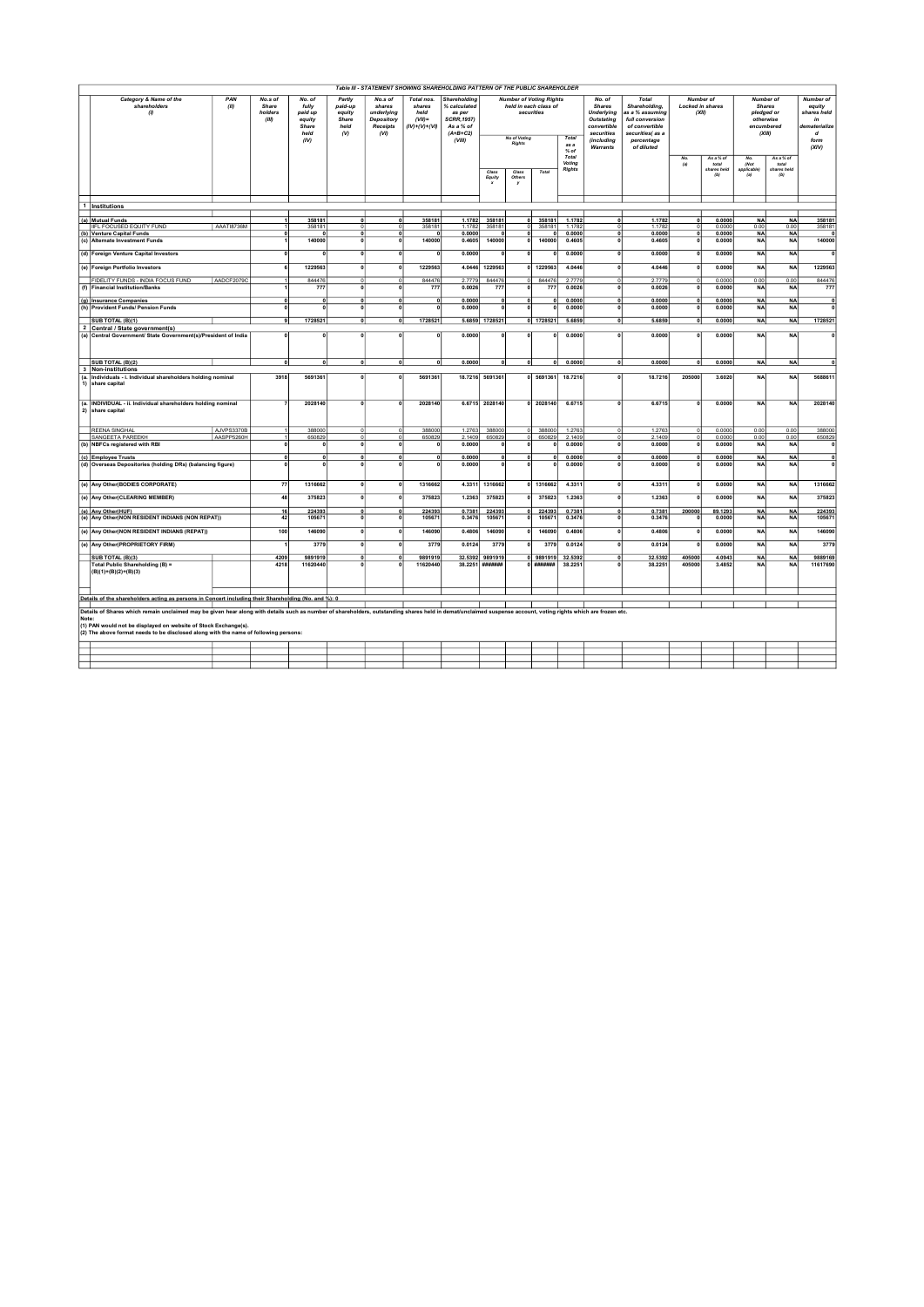|      |                                                                                     |      |                           |                                                            |                                           |                                                               |                                               | Table IV - STATEMENT SHOWING SHAREHOLDING PATTERN OF THE NON PROMOTER - NON PUBLIC SHAREHOLDER |                                                                                        |                                 |          |           |          |                  |            |                                          |                                   |                                                                                                                     |              |                                                                                                                                      |  |                                                                  |  |                                                                    |
|------|-------------------------------------------------------------------------------------|------|---------------------------|------------------------------------------------------------|-------------------------------------------|---------------------------------------------------------------|-----------------------------------------------|------------------------------------------------------------------------------------------------|----------------------------------------------------------------------------------------|---------------------------------|----------|-----------|----------|------------------|------------|------------------------------------------|-----------------------------------|---------------------------------------------------------------------------------------------------------------------|--------------|--------------------------------------------------------------------------------------------------------------------------------------|--|------------------------------------------------------------------|--|--------------------------------------------------------------------|
|      | Category & Name of the                                                              | PAN  | No. of                    | No. of                                                     | Partly                                    | No.s of                                                       | Total no.                                     | <b>Shareholding</b>                                                                            |                                                                                        | <b>Number of Votting Rights</b> |          |           | No. of   | <b>Total</b>     |            | <b>Number of</b>                         |                                   | <b>Number of</b>                                                                                                    | Number of    |                                                                                                                                      |  |                                                                  |  |                                                                    |
|      | shareholders<br>(1)                                                                 | (11) | Share<br>holders<br>(III) | fully<br>paid up<br>equity<br><b>Share</b><br>held<br>(IV) | paid-up<br>equity<br>Share<br>held<br>(9) | shares<br>underlying<br>Depository<br><b>Receipts</b><br>(VI) | shares<br>held<br>$(VII)=$<br>$(IV)+(V)+(VI)$ | % calculated<br>as per<br><b>SCRR, 1957)</b><br>As a % of<br>$(A+B+C2)$<br>(VIII)              | held in each class of<br>securities<br>No of Voting<br>Total<br>Rights<br>as a<br>% of |                                 |          |           |          |                  |            |                                          |                                   | <b>Shares</b><br><b>Underlying</b><br>Outstating<br>convertible<br>securities<br><i>(including</i><br>Warrants<br>℅ |              | Shareholding.<br><b>Locked in</b><br>as a $%$<br>shares<br>assuming<br>(XII)<br>full conversion<br>of convertible<br>securities(as a |  | <b>Shares</b><br>pledged or<br>otherwise<br>encumbered<br>(XIII) |  | equity<br>shares held<br>in<br>dematerialize<br>d<br>form<br>(XIV) |
|      |                                                                                     |      |                           |                                                            |                                           |                                                               |                                               |                                                                                                | Class<br>Equity<br>$\boldsymbol{\mathsf{x}}$                                           | Class<br>Others                 | Total    | $(A+B+C)$ |          | of diluted share | No.<br>(a) | As a % of<br>total<br>shares held<br>(b) | No.<br>(Not<br>applicable)<br>(a) | As a % of<br>total<br>shares held<br>(Not applica                                                                   |              |                                                                                                                                      |  |                                                                  |  |                                                                    |
|      |                                                                                     |      |                           |                                                            |                                           |                                                               |                                               |                                                                                                |                                                                                        |                                 |          |           |          |                  |            |                                          |                                   |                                                                                                                     |              |                                                                                                                                      |  |                                                                  |  |                                                                    |
|      | Custodian/DR Holder                                                                 |      |                           |                                                            |                                           |                                                               |                                               |                                                                                                |                                                                                        |                                 |          |           |          |                  |            |                                          |                                   |                                                                                                                     |              |                                                                                                                                      |  |                                                                  |  |                                                                    |
|      |                                                                                     |      |                           |                                                            |                                           |                                                               |                                               |                                                                                                |                                                                                        |                                 |          |           |          |                  |            |                                          |                                   |                                                                                                                     |              |                                                                                                                                      |  |                                                                  |  |                                                                    |
|      |                                                                                     |      |                           |                                                            |                                           | ΩI                                                            | $\Omega$                                      | 0.0000                                                                                         |                                                                                        |                                 | $\Omega$ | 0.0000    | $\Omega$ | 0.0000           |            | 0.0000                                   | <b>NA</b>                         | <b>NA</b>                                                                                                           | $\Omega$     |                                                                                                                                      |  |                                                                  |  |                                                                    |
|      | <b>Total Non Promoter-</b><br><b>Non Public Shareholding</b><br>$(C)=(C)(1)+(C)(2)$ |      |                           |                                                            |                                           | $\sim$                                                        |                                               | 0.0000                                                                                         |                                                                                        |                                 | $\sim$   | 0.0000    |          | 0.0000           |            | 0.0000                                   | <b>NA</b>                         | <b>NA</b>                                                                                                           | $\mathbf{0}$ |                                                                                                                                      |  |                                                                  |  |                                                                    |
|      |                                                                                     |      |                           |                                                            |                                           |                                                               |                                               |                                                                                                |                                                                                        |                                 |          |           |          |                  |            |                                          |                                   |                                                                                                                     |              |                                                                                                                                      |  |                                                                  |  |                                                                    |
|      |                                                                                     |      |                           |                                                            |                                           |                                                               |                                               |                                                                                                |                                                                                        |                                 |          |           |          |                  |            |                                          |                                   |                                                                                                                     |              |                                                                                                                                      |  |                                                                  |  |                                                                    |
| Note |                                                                                     |      |                           |                                                            |                                           |                                                               |                                               |                                                                                                |                                                                                        |                                 |          |           |          |                  |            |                                          |                                   |                                                                                                                     |              |                                                                                                                                      |  |                                                                  |  |                                                                    |
|      |                                                                                     |      |                           |                                                            |                                           |                                                               |                                               |                                                                                                |                                                                                        |                                 |          |           |          |                  |            |                                          |                                   |                                                                                                                     |              |                                                                                                                                      |  |                                                                  |  |                                                                    |
|      |                                                                                     |      |                           |                                                            |                                           |                                                               |                                               |                                                                                                |                                                                                        |                                 |          |           |          |                  |            |                                          |                                   |                                                                                                                     |              |                                                                                                                                      |  |                                                                  |  |                                                                    |
|      |                                                                                     |      |                           |                                                            |                                           |                                                               |                                               |                                                                                                |                                                                                        |                                 |          |           |          |                  |            |                                          |                                   |                                                                                                                     |              |                                                                                                                                      |  |                                                                  |  |                                                                    |
|      |                                                                                     |      |                           |                                                            |                                           |                                                               |                                               |                                                                                                |                                                                                        |                                 |          |           |          |                  |            |                                          |                                   |                                                                                                                     |              |                                                                                                                                      |  |                                                                  |  |                                                                    |
|      |                                                                                     |      |                           |                                                            |                                           |                                                               |                                               |                                                                                                |                                                                                        |                                 |          |           |          |                  |            |                                          |                                   |                                                                                                                     |              |                                                                                                                                      |  |                                                                  |  |                                                                    |
|      |                                                                                     |      |                           |                                                            |                                           |                                                               |                                               |                                                                                                |                                                                                        |                                 |          |           |          |                  |            |                                          |                                   |                                                                                                                     |              |                                                                                                                                      |  |                                                                  |  |                                                                    |
|      |                                                                                     |      |                           |                                                            |                                           |                                                               |                                               |                                                                                                |                                                                                        |                                 |          |           |          |                  |            |                                          |                                   |                                                                                                                     |              |                                                                                                                                      |  |                                                                  |  |                                                                    |